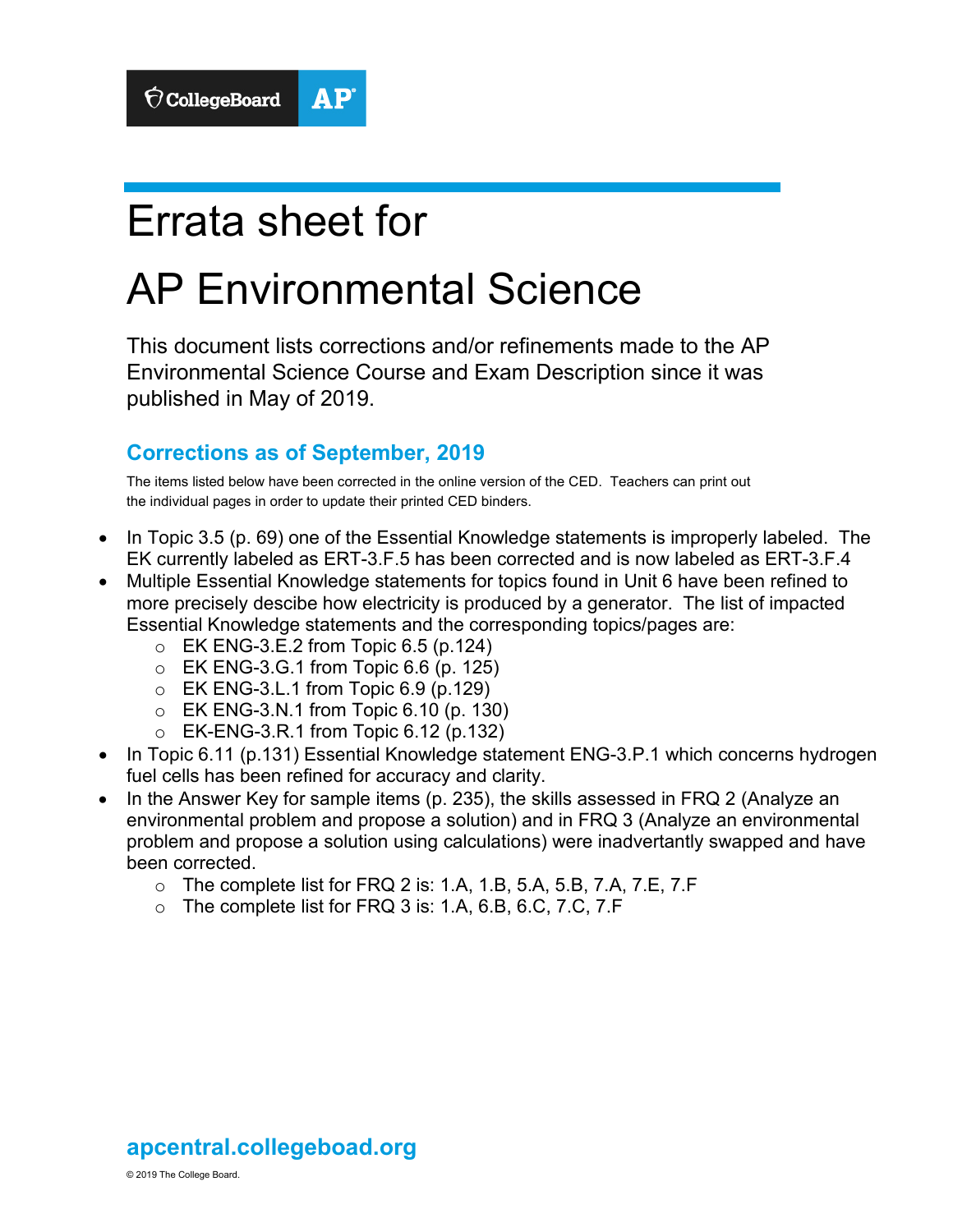# **Populations**

# TOPIC 3.5 **Population Growth and Resource Availability**

# **Required Course Content**

# **ENDURING UNDERSTANDING**

**ERT-3**

Populations change over time in reaction to a variety of factors.

## **LEARNING OBJECTIVE**

#### **ERT-3.F**

Explain how resource availability affects population growth.

## **ESSENTIAL KNOWLEDGE**

### **ERT-3.F.1**

Population growth is limited by environmental factors, especially by the available resources and space.

## **ERT-3.F.2**

Resource availability and the total resource base are limited and finite over all scales of time.

### **ERT-3.F.3**

When the resources needed by a population for growth are abundant, population growth usually accelerates.

### **ERT-3.F.4**

When the resource base of a population shrinks, the increased potential for unequal distribution of resources will ultimately result in increased mortality, decreased fecundity, or both, resulting in population growth declining to, or below, carrying capacity.



*Mathematical Routines*

UNIT **3**



Apply appropriate mathematical relationships to solve a problem, with work shown (e.g., dimensional analysis).



#### **AVAILABLE RESOURCES**

- § Classroom Resource > **[AP Environmental](https://apcentral.collegeboard.org/courses/ap-environmental-science/classroom-resources?course=ap-environmental-science)  [Science Teacher's](https://apcentral.collegeboard.org/courses/ap-environmental-science/classroom-resources?course=ap-environmental-science)  [Guide](https://apcentral.collegeboard.org/courses/ap-environmental-science/classroom-resources?course=ap-environmental-science)**
- § The Exam > **[Chief Reader Report](https://secure-media.collegeboard.org/ap/pdf/ap17-chief-reader-report-environmental-science.pdf)  [2017, Q1](https://secure-media.collegeboard.org/ap/pdf/ap17-chief-reader-report-environmental-science.pdf)**
- § The Exam > **[Samples and](https://secure-media.collegeboard.org/digitalServices/pdf/ap/ap17-environmental-science-q1.pdf)  [Commentary 2017, Q1](https://secure-media.collegeboard.org/digitalServices/pdf/ap/ap17-environmental-science-q1.pdf)**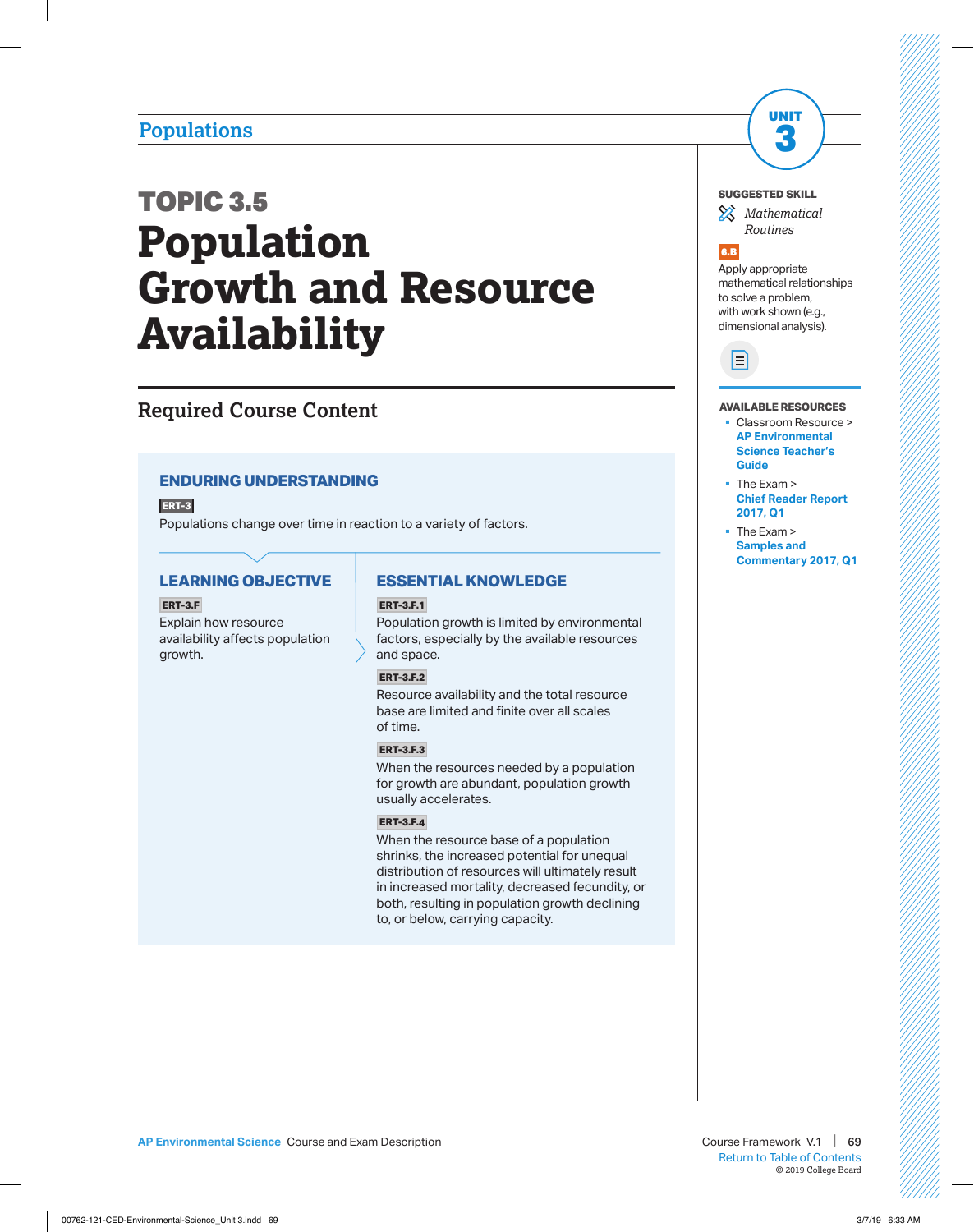

## **SUGGESTED SKILL**

*Environmental Solutions*

7.A Describe environmental problems.



#### **AVAILABLE RESOURCES**

- § Classroom Resource > **[AP Environmental](https://apcentral.collegeboard.org/pdf/ap07-envsci-teachersguide.pdf?course=ap-environmental-science)  [Science Teacher's](https://apcentral.collegeboard.org/pdf/ap07-envsci-teachersguide.pdf?course=ap-environmental-science)  [Guide](https://apcentral.collegeboard.org/pdf/ap07-envsci-teachersguide.pdf?course=ap-environmental-science)**
- § The Exam > **[Chief](https://apcentral.collegeboard.org/pdf/ap18-environmental-science-chief-reader-report.pdf?course=ap-environmental-science)  [Reader Report 2018, Q1](https://apcentral.collegeboard.org/pdf/ap18-environmental-science-chief-reader-report.pdf?course=ap-environmental-science)**
- § The Exam > **[Samples](https://secure-media.collegeboard.org/digitalServices/pdf/ap/ap18-environmental-science-q1.pdf)  [and Commentary](https://secure-media.collegeboard.org/digitalServices/pdf/ap/ap18-environmental-science-q1.pdf)  [2018, Q1](https://secure-media.collegeboard.org/digitalServices/pdf/ap/ap18-environmental-science-q1.pdf)**



# **Required Course Content**

# **ENDURING UNDERSTANDING**

**ENG-3**

Humans use energy from a variety of sources, resulting in positive and negative consequences.

## **LEARNING OBJECTIVE**

## **ENG-3.E**

Describe the use and methods of fossil fuels in power generation.

**ESSENTIAL KNOWLEDGE**

## **ENG-3.E.1**

The combustion of fossil fuels is a chemical reaction between the fuel and oxygen that yields carbon dioxide and water and releases energy.

## **ENG-3.E.2**

Energy from fossil fuels is produced by burning those fuels to generate heat, which then turns water into steam. That steam turns a turbine, which spins a generator, producing electricity.

## **ENG-3.E.3**

Humans use a variety of methods to extract fossil fuels from the earth for energy generation.

#### **ENG-3.F**

Describe the effects of fossil fuels on the environment.

#### **ENG-3.F.1**

Hydrologic fracturing (fracking) can cause groundwater contamination and the release of volatile organic compounds.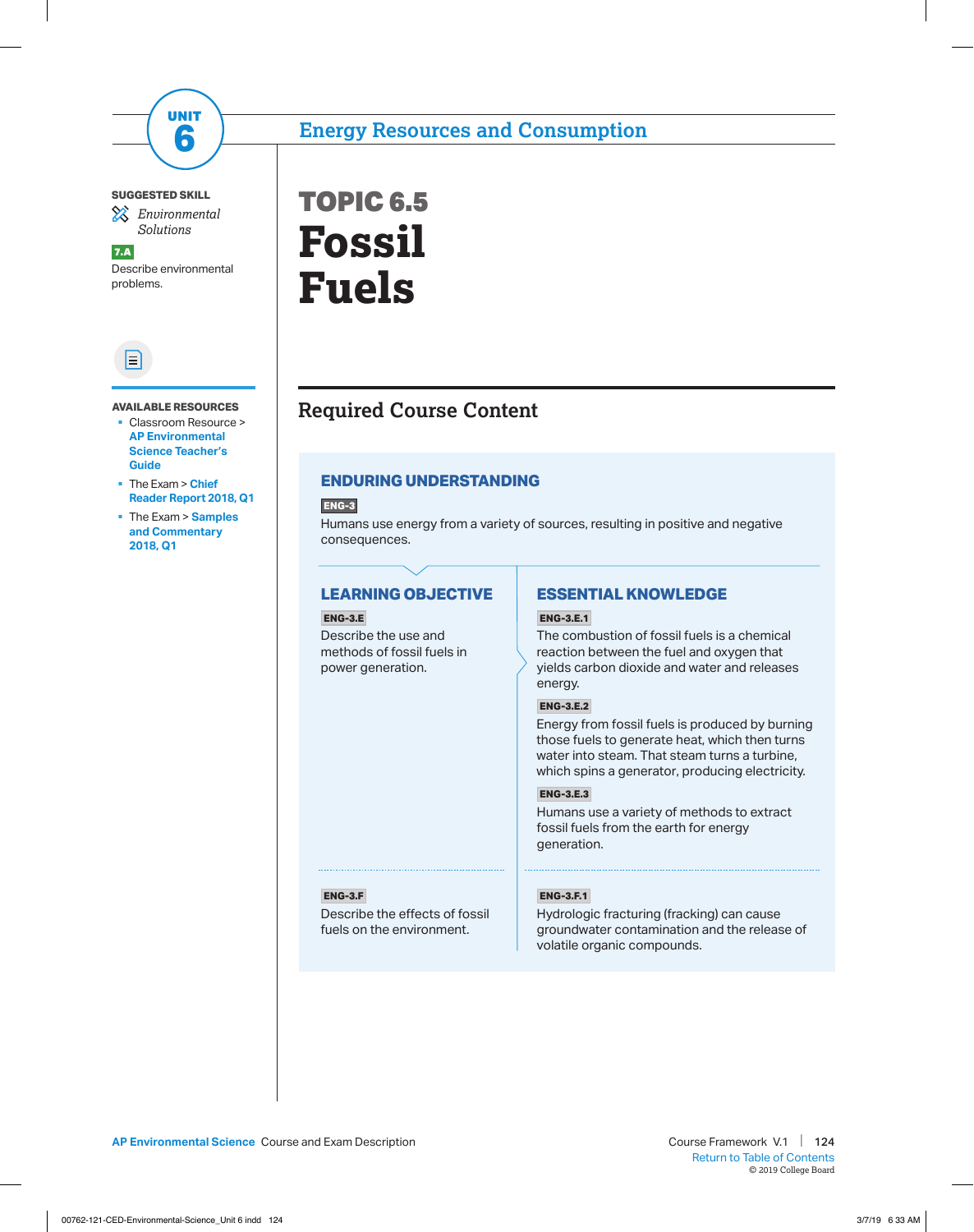# TOPIC 6.6 **Nuclear Power**

# **Required Course Content**

# **ENDURING UNDERSTANDING**

**ENG-3**

Humans use energy from a variety of sources, resulting in positive and negative consequences.

# **LEARNING OBJECTIVE**

#### **ENG-3.G**

Describe the use of nuclear energy in power generation.

## **ESSENTIAL KNOWLEDGE**

#### **ENG-3.G.1**

Nuclear power is generated through fission, where atoms of Uranium-235, which are stored in fuel rods, are split into smaller parts after being struck by a neutron. Nuclear fission releases a large amount of heat, which is used to generate steam, which powers a turbine, which spins a generator, and produces electricity.

## **ENG-3.G.2**

Radioactivity occurs when the nucleus of a radioactive isotope loses energy by emitting radiation.

## **ENG-3.G.3**

Uranium-235 remains radioactive for a long time, which leads to the problems associated with the disposal of nuclear waste.

#### **ENG-3.G.4**

Nuclear power generation is a nonrenewable energy source. Nuclear power is considered a cleaner energy source because it does not produce air pollutants, but it does release thermal pollution and hazardous solid waste.

*continued on next page*

#### **SUGGESTED SKILL**

*Visual Representations* 

UNIT

#### 2.B

Explain relationships between different characteristics of environmental concepts, processes, or models represented visually:

• In theoretical contexts

• In applied contexts



#### **AVAILABLE RESOURCES**

- § Classroom Resource > **[AP Environmental](https://apcentral.collegeboard.org/pdf/ap07-envsci-teachersguide.pdf?course=ap-environmental-science)  [Science Teacher's](https://apcentral.collegeboard.org/pdf/ap07-envsci-teachersguide.pdf?course=ap-environmental-science)  [Guide](https://apcentral.collegeboard.org/pdf/ap07-envsci-teachersguide.pdf?course=ap-environmental-science)**
- § The Exam > **[Student](https://secure-media.collegeboard.org/digitalServices/pdf/ap/apcentral/ap14-env-sci-qa.pdf)  [Performance Q&A](https://secure-media.collegeboard.org/digitalServices/pdf/ap/apcentral/ap14-env-sci-qa.pdf) [2014, Q1](https://secure-media.collegeboard.org/digitalServices/pdf/ap/apcentral/ap14-env-sci-qa.pdf)**
- § The Exam > **[Samples](https://secure-media.collegeboard.org/digitalServices/pdf/ap/apcentral/ap14_environmental_science_q1.pdf)  [and Commentary](https://secure-media.collegeboard.org/digitalServices/pdf/ap/apcentral/ap14_environmental_science_q1.pdf)  [2014, Q1](https://secure-media.collegeboard.org/digitalServices/pdf/ap/apcentral/ap14_environmental_science_q1.pdf)**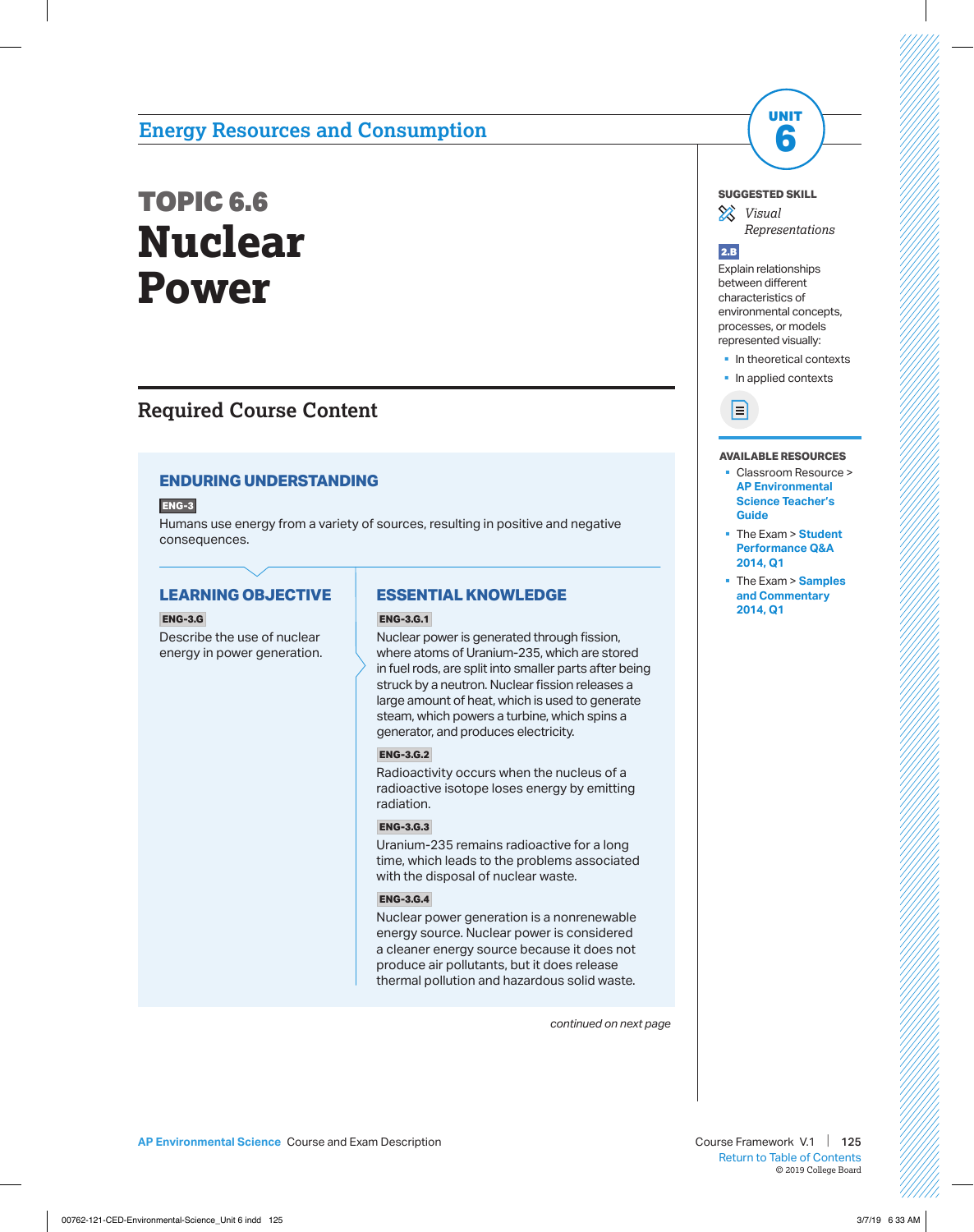# TOPIC 6.9 **Hydroelectric Power**

# **Required Course Content**

# **ENDURING UNDERSTANDING**

**ENG-3**

Humans use energy from a variety of sources, resulting in positive and negative consequences.

# **LEARNING OBJECTIVE**

#### **ENG-3.L**

Describe the use of hydroelectricity in power generation.

### **ENG-3.M**

Describe the effects of the use of hydroelectricity in power generation on the environment.

## **ESSENTIAL KNOWLEDGE**

#### **ENG-3.L.1**

Hydroelectric power can be generated in several ways. Dams built across rivers collect water in reservoirs. The moving water can be used to spin a turbine. The turbine spins a generator, producing electricity. Turbines can also be placed in small rivers, where the flowing water spins the turbine, which spins a generator and forms electricity.

#### **ENG-3.L.2**

Tidal energy uses the energy produced by tidal flows to turn a turbine.

### **ENG-3.M.1**

Hydroelectric power does not generate air pollution or waste, but construction of the power plants can be expensive, and there may be a loss of or change in habitats following the construction of dams.

## **SUGGESTED SKILL**

*Environmental Solutions*

UNIT **6**

#### 7.F

Justify a proposed solution, by explaining potential advantages.

# $\equiv$

#### **AVAILABLE RESOURCES**

- § Classroom Resource > **[AP Environmental](https://apcentral.collegeboard.org/pdf/ap07-envsci-teachersguide.pdf?course=ap-environmental-science)  [Science Teacher's](https://apcentral.collegeboard.org/pdf/ap07-envsci-teachersguide.pdf?course=ap-environmental-science)  [Guide](https://apcentral.collegeboard.org/pdf/ap07-envsci-teachersguide.pdf?course=ap-environmental-science)**
- § The Exam > **[Chief](https://apcentral.collegeboard.org/pdf/ap18-environmental-science-chief-reader-report.pdf?course=ap-environmental-science)  [Reader Report 2018,](https://apcentral.collegeboard.org/pdf/ap18-environmental-science-chief-reader-report.pdf?course=ap-environmental-science) [Q1 & Q4](https://apcentral.collegeboard.org/pdf/ap18-environmental-science-chief-reader-report.pdf?course=ap-environmental-science)**
- § The Exam > Samples and Commentary (**[2018,](https://secure-media.collegeboard.org/digitalServices/pdf/ap/ap18-environmental-science-q1.pdf)  [Q1](https://secure-media.collegeboard.org/digitalServices/pdf/ap/ap18-environmental-science-q1.pdf)**, **[2018, Q4](https://secure-media.collegeboard.org/digitalServices/pdf/ap/ap18-environmental-science-q4.pdf)**)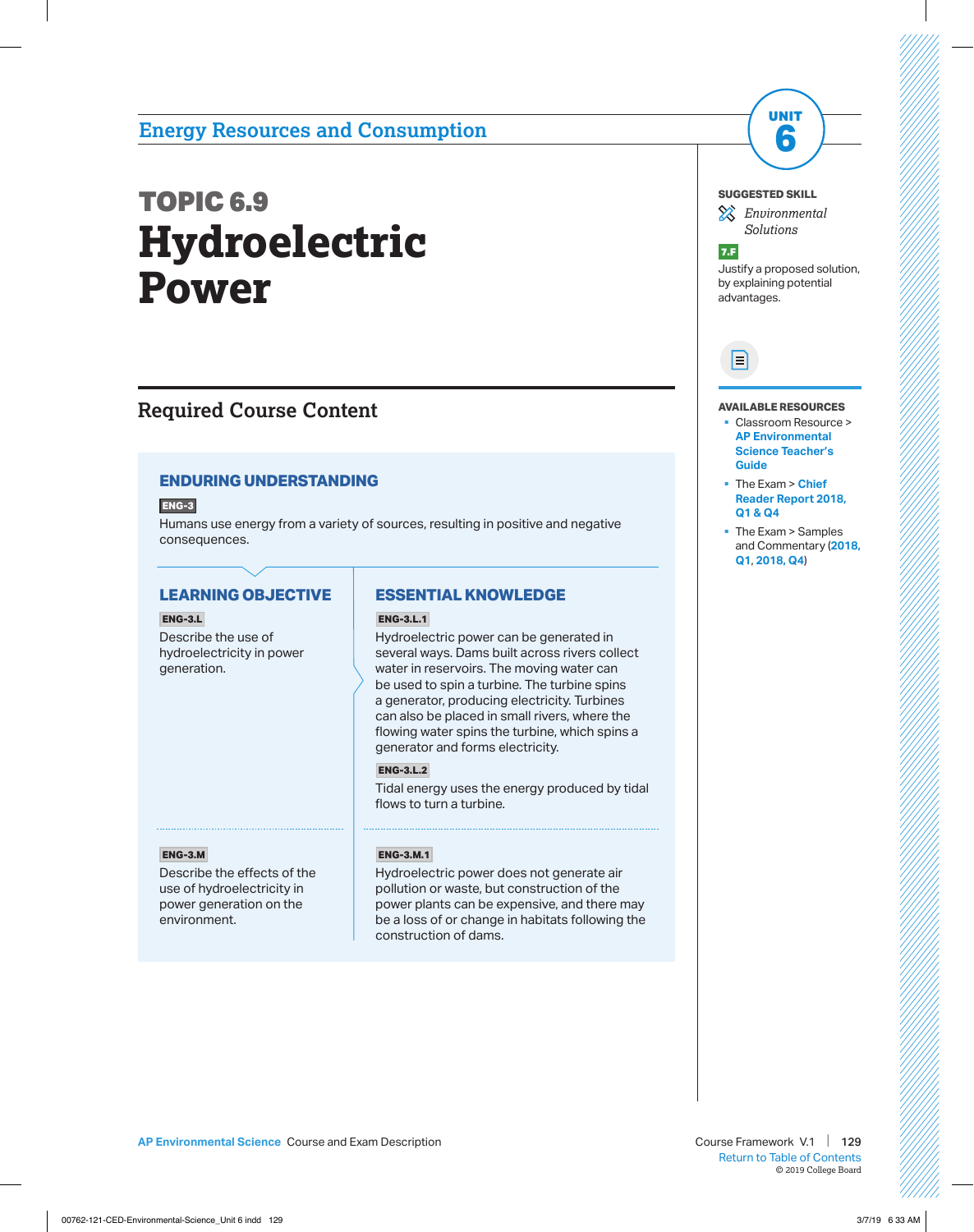

### **SUGGESTED SKILL**

*Concept Explanation*

1.B

Explain environmental concepts and processes.



**AVAILABLE RESOURCES** 

§ Classroom Resource > **[AP Environmental](https://apcentral.collegeboard.org/pdf/ap07-envsci-teachersguide.pdf?course=ap-environmental-science)  [Science Teacher's](https://apcentral.collegeboard.org/pdf/ap07-envsci-teachersguide.pdf?course=ap-environmental-science) [Guide](https://apcentral.collegeboard.org/pdf/ap07-envsci-teachersguide.pdf?course=ap-environmental-science)**

# TOPIC 6.10 **Geothermal Energy**

# **Required Course Content**

# **ENDURING UNDERSTANDING**

**ENG-3**

Humans use energy from a variety of sources, resulting in positive and negative consequences.

# **LEARNING OBJECTIVE**

## **ENG-3.N**

Describe the use of geothermal energy in power generation.

# **ESSENTIAL KNOWLEDGE**

## **ENG-3.N.1**

Geothermal energy is obtained by using the heat stored in the Earth's interior to heat up water, which is brought back to the surface as steam. The steam spins a turbine, which spins a generator, producing electricity.

### **ENG-3.O**

Describe the effects of the use of geothermal energy in power generation on the environment.

### **ENG-3.O.1**

The cost of accessing geothermal energy can be prohibitively expensive, as is not easily accessible in many parts of the world. In addition, it can cause the release of hydrogen sulfide.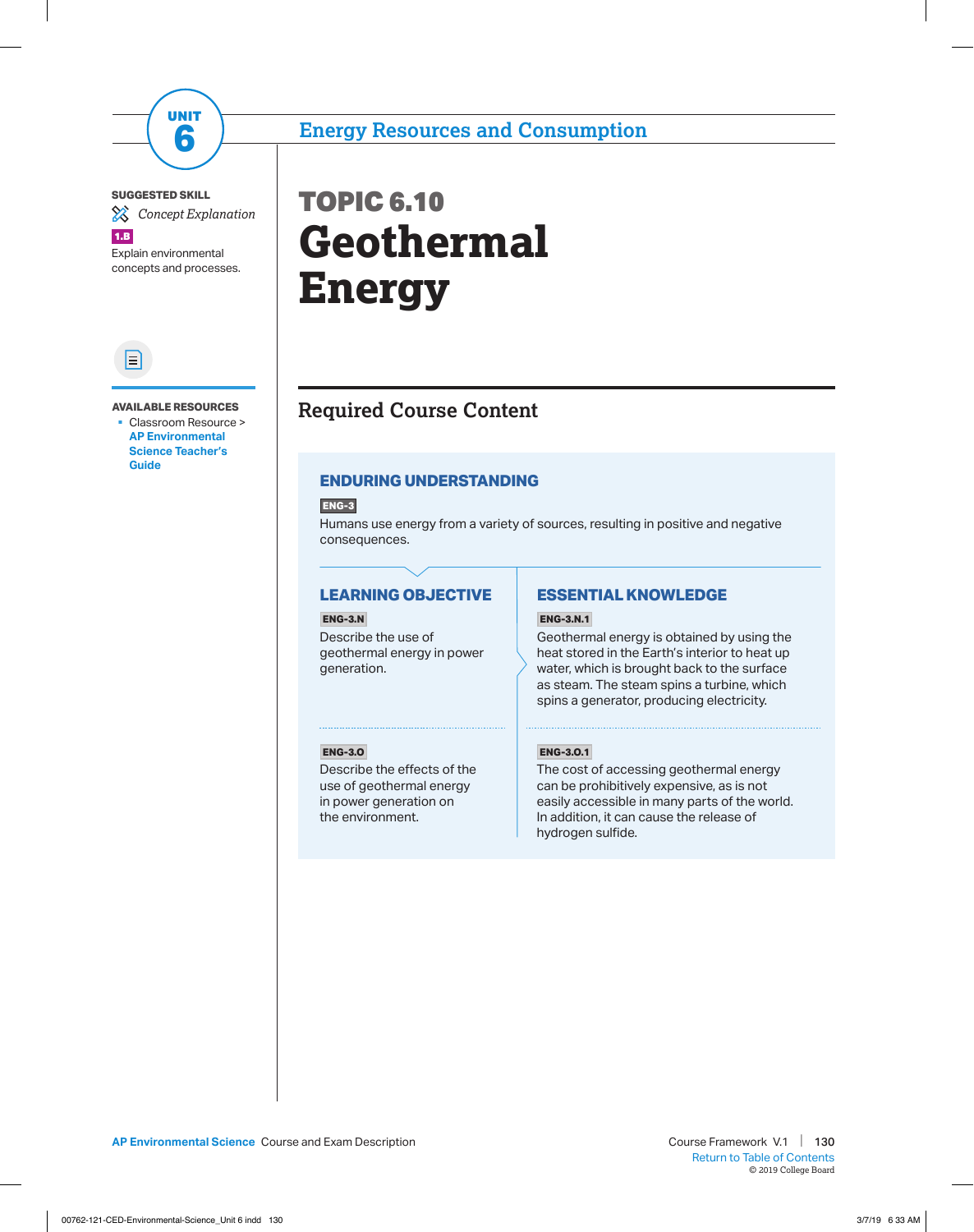# TOPIC 6.11 **Hydrogen Fuel Cell**

# **Required Course Content**

# **ENDURING UNDERSTANDING**

**ENG-3**

Humans use energy from a variety of sources, resulting in positive and negative consequences.

# **LEARNING OBJECTIVE**

### **ENG-3.P**

Describe the use of hydrogen fuel cells in power generation.

# **ESSENTIAL KNOWLEDGE**

## **ENG-3.P.1**

Hydrogen fuel cells are an alternate to nonrenewable fuel sources. They use hydrogen as fuel, combining the hydrogen fuel and the oxygen in air to produce electricity and form water, which is the product (emission) of a fuel cell.

### **ENG-3.Q**

Describe the effects of the use of hydrogen fuel cells in power generation on the environment.

## **ENG-3.Q.1**

Hydrogen fuel cells have low environmental impact and produce no carbon dioxide when the hydrogen is produced from water. However, the technology is expensive and energy is still needed to create the hydrogen gas used in the fuel cell.

**SUGGESTED SKILL**

*Concept Explanation*

UNIT **6**



Explain environmental concepts, processes, or models in applied contexts.



**AVAILABLE RESOURCES**

§ Classroom Resource > **[AP Environmental](https://apcentral.collegeboard.org/pdf/ap07-envsci-teachersguide.pdf?course=ap-environmental-science)  [Science Teacher's](https://apcentral.collegeboard.org/pdf/ap07-envsci-teachersguide.pdf?course=ap-environmental-science)  [Guide](https://apcentral.collegeboard.org/pdf/ap07-envsci-teachersguide.pdf?course=ap-environmental-science)**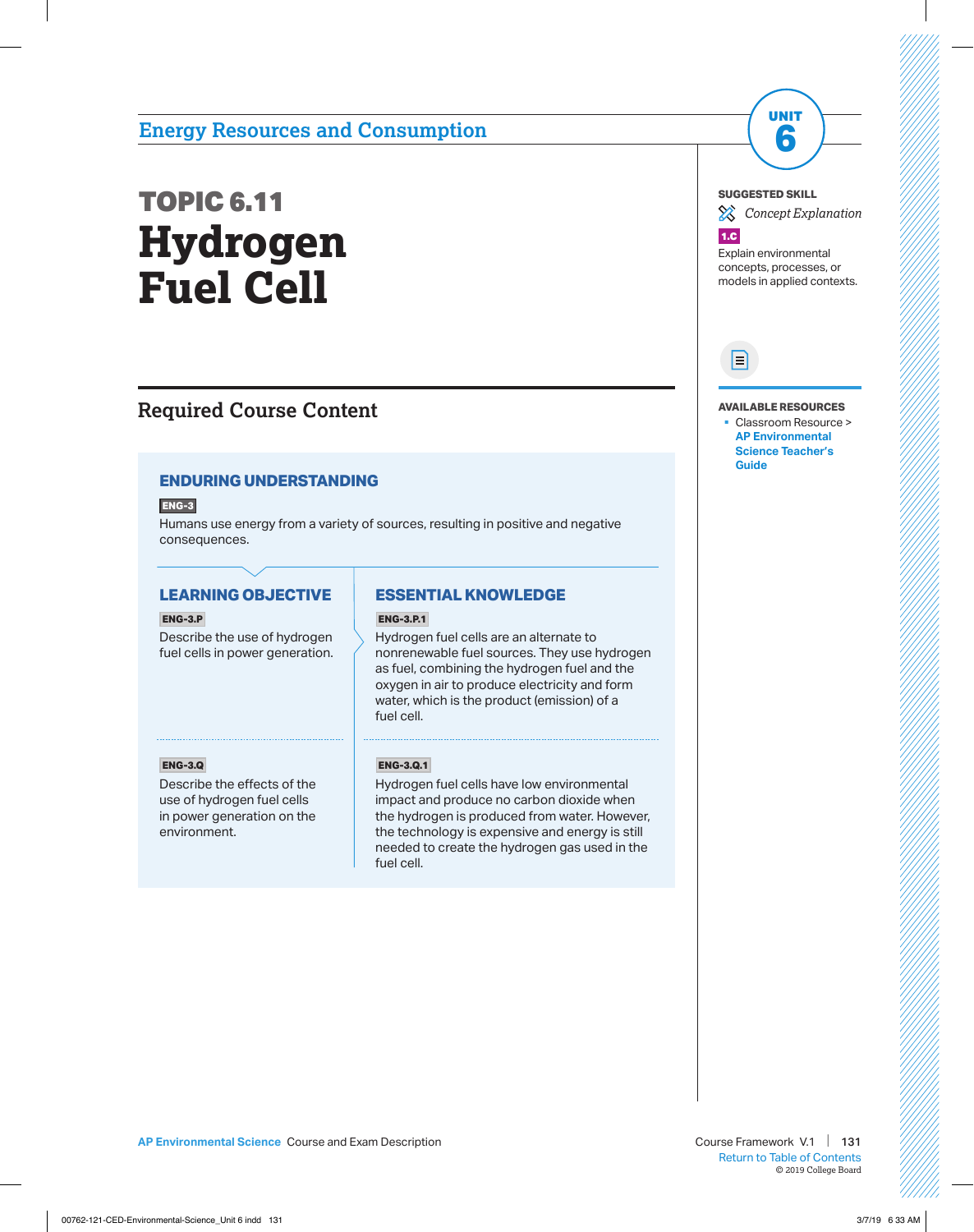

## **SUGGESTED SKILL**

*Environmental Solutions*

7.B Describe potential responses or approaches to environmental problems.



#### **AVAILABLE RESOURCES**

- Classroom Resource > **[AP Environmental](https://apcentral.collegeboard.org/pdf/ap07-envsci-teachersguide.pdf?course=ap-environmental-science)  [Science Teacher's](https://apcentral.collegeboard.org/pdf/ap07-envsci-teachersguide.pdf?course=ap-environmental-science)  [Guide](https://apcentral.collegeboard.org/pdf/ap07-envsci-teachersguide.pdf?course=ap-environmental-science)**
- § The Exam > **[Chief](https://apcentral.collegeboard.org/pdf/ap18-environmental-science-chief-reader-report.pdf?course=ap-environmental-science)  [Reader Report 2018, Q2](https://apcentral.collegeboard.org/pdf/ap18-environmental-science-chief-reader-report.pdf?course=ap-environmental-science)**
- § The Exam > **[Samples](https://secure-media.collegeboard.org/digitalServices/pdf/ap/ap18-environmental-science-q2.pdf) [and Commentary](https://secure-media.collegeboard.org/digitalServices/pdf/ap/ap18-environmental-science-q2.pdf)  [2018, Q2](https://secure-media.collegeboard.org/digitalServices/pdf/ap/ap18-environmental-science-q2.pdf)**

# TOPIC 6.12 **Wind Energy**

# **Required Course Content**

# **ENDURING UNDERSTANDING**

**ENG-3**

Humans use energy from a variety of sources, resulting in positive and negative consequences.

## **LEARNING OBJECTIVE**

**ENG-3.R** Describe the use of wind energy in power generation.

# **ESSENTIAL KNOWLEDGE**

### **ENG-3.R.1**

Wind turbines use the kinetic energy of moving air to spin a turbine, which spins a generator, producing electricity.

#### **ENG-3.S**

Describe the effects of the use of wind energy in power generation on the environment.

#### **ENG-3.S.1**

Wind energy is a renewable, clean source of energy. However, birds and bats may be killed if they fly into the spinning turbine blades.